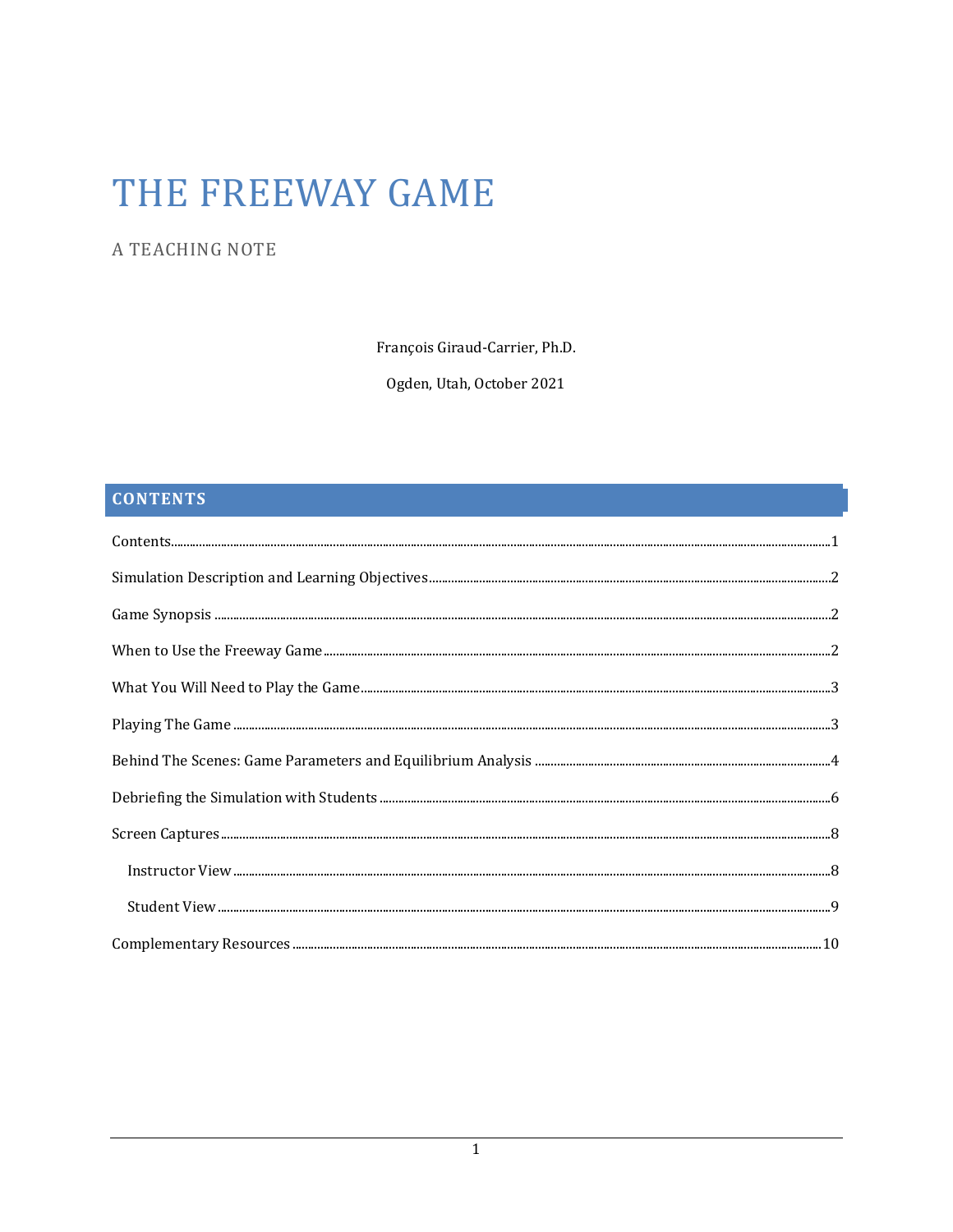# **SIMULATION DESCRIPTION AND LEARNING OBJECTIVES**

When deciding whether to get on the freeway during rush hour, did you ever stop to consider that if you did so, you would slow everybody ELSE down? When we ask our students that question, they typically laugh–their only consideration is how long it will take for their own trip. When a decision maker does not account for all the costs or benefits associated with the decision, there exists what economists call an 'externality.' Externalities are commonplace, and cause many problems in business and society. For example, excessive pollution, traffic congestion and the overexploitation of natural resources are all aggravated by negative externalities. Education, basic R&D and public safety are under-provided because the sponsors of these activities have to share the benefits with other people (i.e., they generate positive externalities). Network externalities, that result from the effect of people joining a network, can be either beneficial, for example if the addition of new members benefit other people in the network (positive externality), or detrimental, if increased membership causes the network to underperform (negative externality).

The Freeway Game is an online, multiplayer game that simulates traffic congestion to illustrate a negative externality. The game was designed as an in-class activity to introduce students in business and economics to the topic of externalities. In Wood's (2007) taxonomy of online games, the Freeway Game belongs to the category of "Insight" games, the purpose of which is to provide context and motivation for the lesson being taught. Hopefully, playing the game creates a 'A-Ha moment!'

The game was designed to accomplish the following learning outcomes: After playing and debriefing the game, the students should be able to:

- 1. Understand what an externality is and recognize its impact in the business world;
- 2. Understand the role regulations may play in correcting the undesirable effects;
- 3. Propose other corrective measures and argue in their favor.

# **GAME SYNOPSIS**

The Freeway Game is based on a common situation with which most if not all students will have familiarity, that of traffic congestion. When a person enters a congested freeway, she creates a negative externality on all other drivers, in that she slows everyone else down. Yet, nobody (that we know of) routinely takes this externality into account when they decide whether or not to access the freeway; the decision is made on the basis of personal travel time (not on the basis of someone else's travel time). After students experience the over-congestion that is created on a tollless freeway, a toll is introduced into the game to show students how this can lead to the socially-optimal solution. Students are subsequently asked to brainstorm other possible solutions, and to think of other examples where externalities are prevalent.

# **WHEN TO USE THE FREEWAY GAME**

The game is appropriate for undergraduate and graduate education, including executive education.

The game is a good fit for lectures dealing with externalities, environmental policy and public goods. It is also suitable for courses dealing with the social impacts of business, e.g., sustainability, corporate social responsibility, ethics, and supply chain management. The game can also be used in game theory courses.

The game is played as a prolog to a lecture. Instructors should schedule about 30 minutes to play the game from start to finish, and another 30 minutes to debrief the students.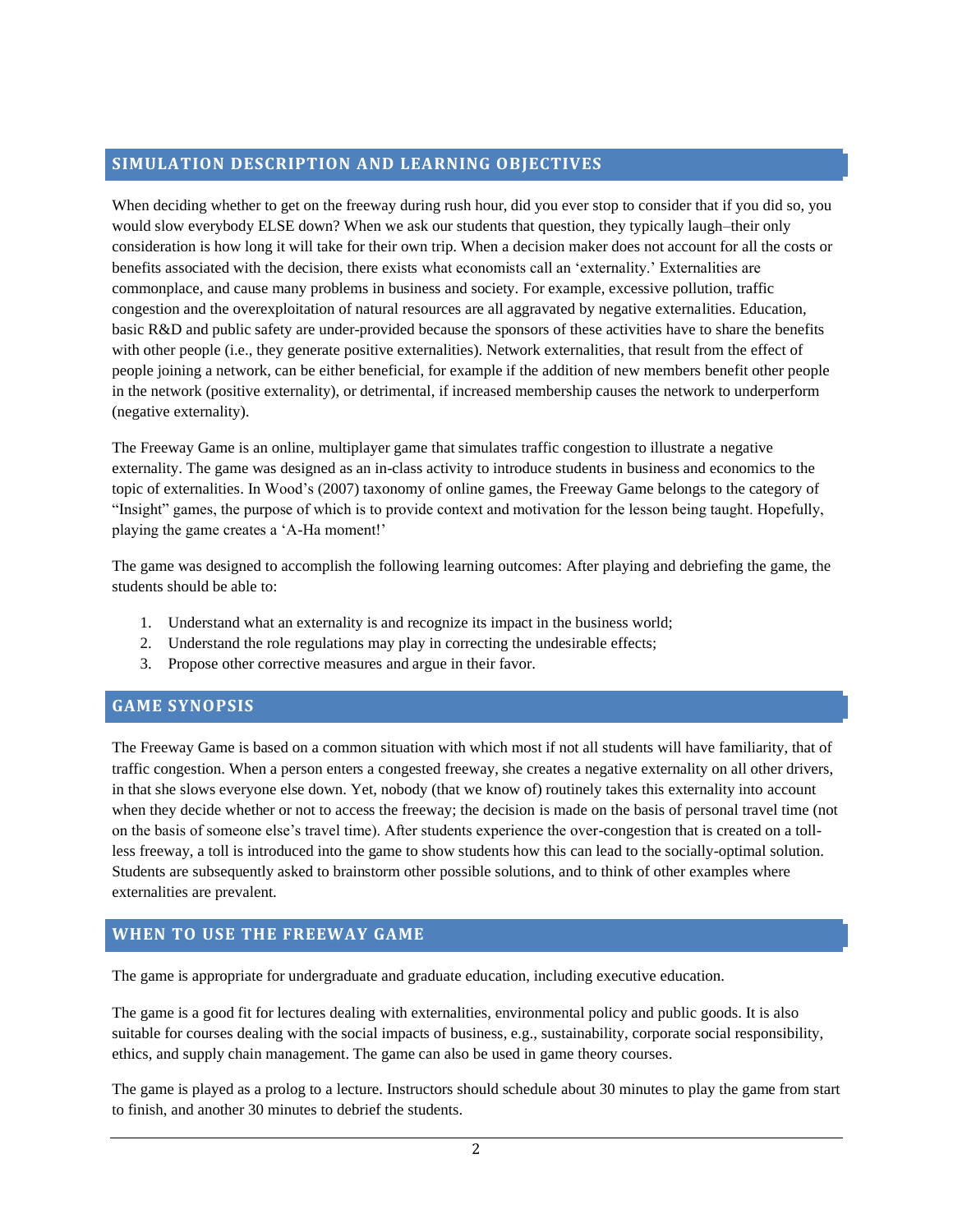# **WHAT YOU WILL NEED TO PLAY THE GAME**

The instructor will need a laptop or desktop connected to the Internet and a video-projector. The instructor's screen should be projected on the big screen for everyone to see.

The instructor also needs to provide a token prize to reward the winner.

Students can connect to the game using a computer, smartphone or tablet. The game uses standard Internet protocols (html, php, javascript and jquery). No plug-ins or add-ons are required. The following popular browsers are fully supported: Chrome, Firefox, Internet Explorer and Safari.

# **PLAYING THE GAME**

The game is freely available at *[http://www.thefreewaygame.com.](http://www.thefreewaygame.com/)* This website is for instructors and students alike. The number of players is not limited; and in fact given the nature of the game, more players is actually desirable. (For a meaningful experience, we recommend at least eight players.)

The game is played for about 30 rounds. Each round represents a day. Each day, the students have to decide whether to (i) take the freeway or (ii) take the back roads for their commute to the city. The travel time on the back roads is always exactly 30 minutes. The travel time on the freeway depends on traffic. It could be as low as 15 minutes when there is no traffic; but it could rise to 45 minutes if all students take the freeway. (The detailed formula is given below).

The students' time is valued at \$20 per hour. Thus, the travel cost is always \$10 on the back roads, and between \$5 and \$15 on the freeway (excluding any tolls).

The game unfolds in 8 steps:

- 1. On the homepage of the game website, the instructor chooses the role of instructor by clicking on the [Instructor] button. The instructor gives a name to the game and clicks [Submit]. A unique identification number is assigned to the game. This number will appear at the top of every screen. The instructor projects his computer screen on a big screen for everyone to see. The Instructor View contains the information on the status and history of the game, as well as the controls to move the game from day to day, and to introduce a toll on the freeway. (See the Screen Captures section below.)
- 2. The instructor informs the students that the winner of the game will be the player with the smallest average travel cost. The instructor communicates the name and number of the game to the students, and invites them to join the game.
- 3. The students join the game created for them by the instructor. Note that students can only connect to a game after the instructor has created it. Before playing the game, the students are given instructions to read. They should read the instructions carefully before proceeding to the game.
- 4. The students make their move for the day by choosing whether to get on the freeway or take the back roads. Once submitted, the student's choice cannot be undone. At any time, students can click on the [Toggle] button at the bottom of their screen to open/close their history of play.
- 5. After all the students have played, the instructor moves the game to the next day. (The Instructor View includes a dynamic counter of the number of players that have played.) Moving the game to the next day does not require that all players have played. However, if a player has missed a day, he cannot go back to it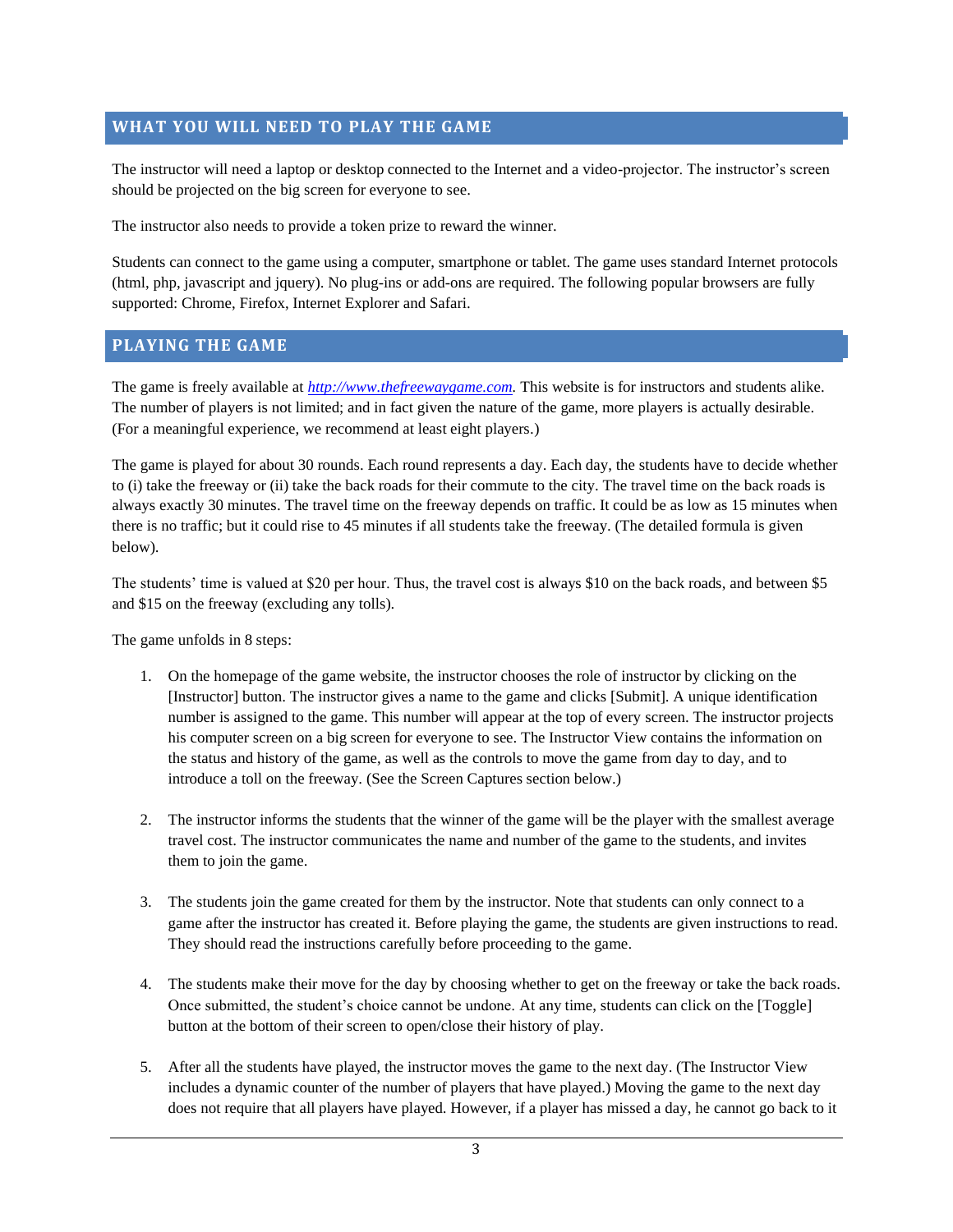later. No play will be recorded for that day. After the instructor moves to the next day, the students' screens are automatically updated after a few seconds.

- 6. Steps 4 and 5 are repeated 15 times or more. (The actual number of days played is up to the instructor but we recommend 15 at least). At that point the instructor introduces the toll by clicking on [Activate toll]. **Activating the toll automatically moves the game to the next day. For this reason, the toll should be activated only after all players have played**.
- 7. The game continues with the toll in place. It is played for the same number of days as the previous stage (i.e., when there was no toll).
- 8. When the instructor is ready to stop the game, he or she should print a copy of the Instructor View, and then click on [Quit the game]. At this point, the system will display the list of players in decreasing order of average travel costs. The winner will appear at the top.

### **BEHIND THE SCENES: GAME PARAMETERS AND EQUILIBRIUM ANALYSIS**

As previously mentioned, the travel time on the back roads is always thirty minutes. To model the freeway we assume that the time spent in traffic goes up in a convex non-linear way with utilization of the freeway (i.e., with the fraction of drivers choosing that route, see Figure 1), somewhat similar to the manner in which waiting time in a queueing system goes up non-linearly with utilization of the resource. Specifically, we assume the time spent on the freeway (in minutes) is given by:

$$
T = 15 / (1 - \frac{2}{3}F)
$$
 (1)

where F represents the fraction of players on the freeway. When no one is on the freeway,  $F = 0$  and  $T = 15$  minutes. When everyone chooses the freeway,  $F = 1$  and  $T = 45$  minutes. Valued are \$20 per hour, these travel times correspond to \$5 and \$15 respectively. (By comparison, the travel cost on the back roads is always \$10.) Consistent with the notion of an externality, each commuter who joins the freeway increases the travel time for everybody else.

We now analyze the game formally. We derive the outcome under the theoretical Nash equilibrium and compare it to the minimum possible cumulative travel time summed across all users, which we refer to as the socially-optimal outcome.

In equilibrium, since all players are identical (they all incur a charge of \$20 for each hour on the freeway), all players will be indifferent between taking the freeway and the back roads. Thus, the Nash equilibrium is obtained when

$$
T = 15 / (1 - \frac{2}{3}F) = 30
$$
 (2)

which implies that  $F = \frac{3}{4} = 75\%$ . (See also Figure 1.) Note that since all players are identical, the Nash equilibrium implies that either some players self-select into always taking the freeway or always taking the back roads, or else players adopt a mixed strategy (for example, all players randomly take the freeway 75% of the time). For *N* players, the cumulative travel time (that is, the sum of individual travel times across all players) is:

$$
30 N [1 + F (3 - 4 F) / (4 F - 6)] \tag{3}
$$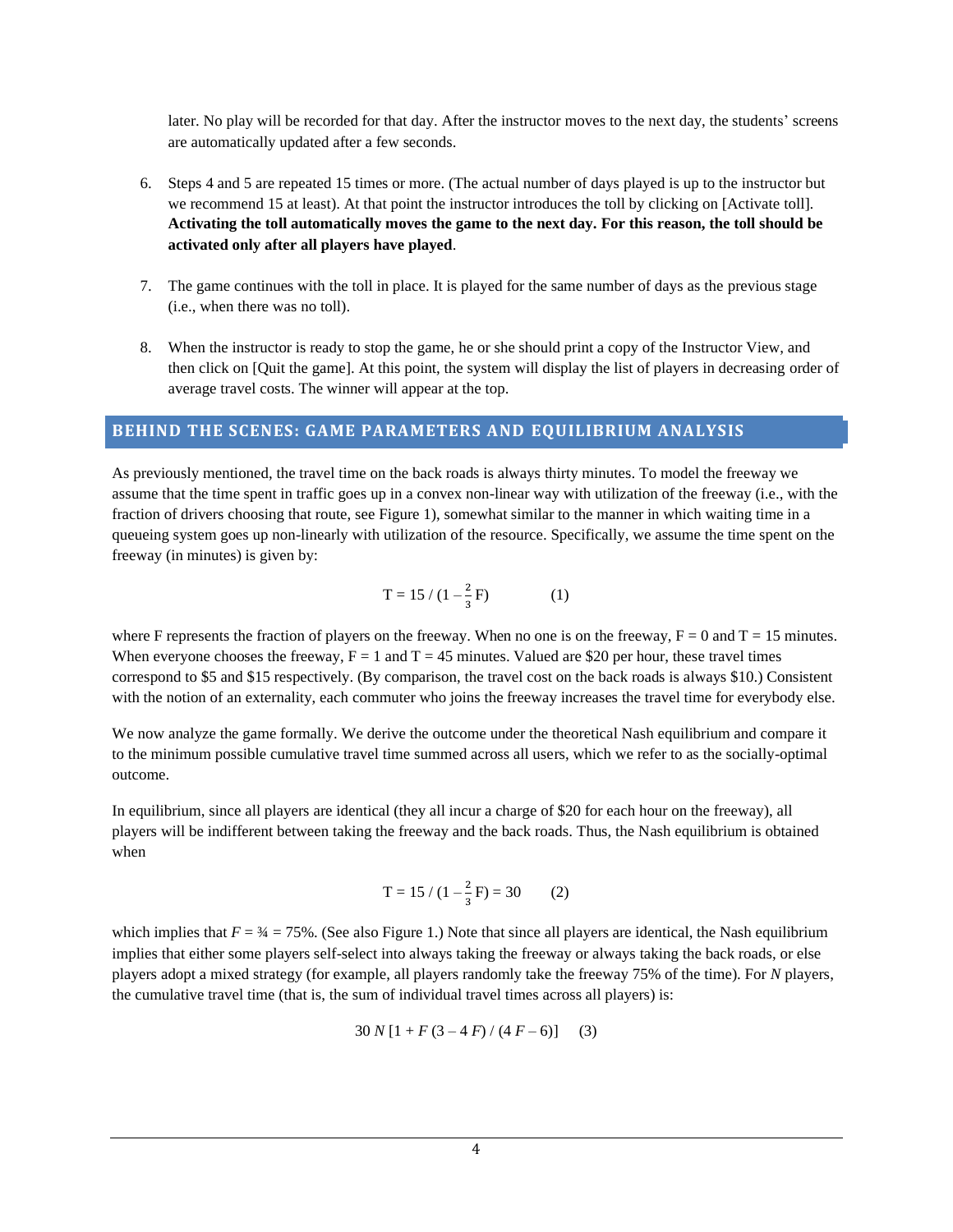

**Figure 1. Freeway travel time increases non-linearly with freeway traffic [see Equation (1)].**

Next consider the minimum cumulative travel time summed across all users (the socially-optimal outcome). This is obtained for  $F = \frac{3}{4} (2 - \sqrt{2}) \approx 43.9\%$ , again implying a mixed-strategy approach. In this case, each freeway driver's travel time is 15  $\sqrt{2} \approx 21.2$  minutes, and the total travel time (summed across all freeway users plus all back-roads travelers) is 15 *N* ( $3\sqrt{2} - 5/2$ ) ≈ 26.14 *N*. Thus, the Nash equilibrium outcome (which has a cumulative cost of 30 *N*) experiences an 'efficiency loss' of about 3.86 *N* minutes as compared to the socially-optimal outcome. The total travel time is plotted in Figure 2, where the shaded area represents an area of traffic congestion.



**Figure 2. Cumulative travel time summed over all** *N* **players.**

Finally, we derive the value of the toll that induces the socially-optimal outcome. After the toll is introduced, the freeway travel cost is

$$
C = 5 / (1 - \frac{2}{3}F) + \tau
$$
 (4)

where  $\tau$  denotes the toll, and the player's time is valued at \$20 per hour. In equilibrium,  $C = $10$ , from which we can derive the equilibrium traffic  $F^*$  as a function of τ. The result of these calculations is

$$
F^* = 3(5 - \tau) / 2(10 - \tau) \quad (5)
$$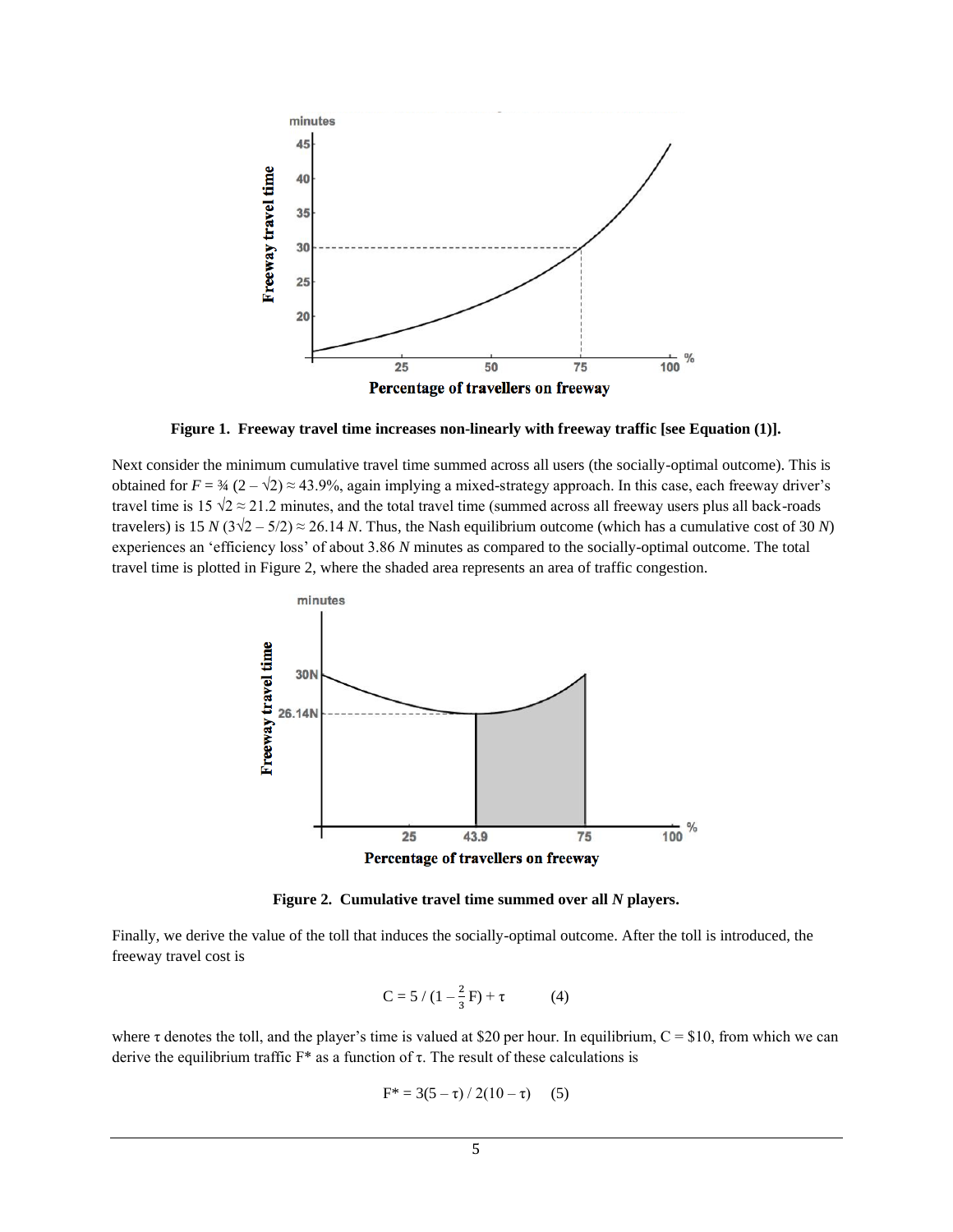We derive the toll  $\tau^*$  that induces the socially-optimal traffic by setting  $F^* = \frac{3}{4} (2 - \sqrt{2})$ . We find that

$$
\tau^* = 5(2 - \sqrt{2}) \approx 2.93 \tag{6}
$$

For simplicity, in the Freeway Game the toll is rounded to \$3.

# **DEBRIEFING THE SIMULATION WITH STUDENTS**

The learning objectives will be accomplished by students playing the game and participating in the discussion that follows.

After playing the game, the instructor rewards the winner with the prize, and asks her to discuss her strategy with the class. At this point, all students can be invited to share their strategies or any other insights from playing the game.

The following is a set of questions to support the discussion:

- 1. How does your objective to minimize your own time interact with the other players' objectives?
- 2. With hindsight, would you have done anything differently?
- 3. Does the game seem to have reached an equilibrium position? If so, describe the equilibrium state of the game. Using Figure 1, you can show graphically that the Nash equilibrium is when the freeway traffic is at 75%. (For the optional scenario, the Nash equilibrium is at 100%). If appropriate, you can assign the students to solve for the Nash equilibrium based on Figure 1 or equation (1). Equation (3) can be used to find the social optimum.
- 4. How does the status of the game compare to the optimal outcome? Recall that this is achieved when the freeway traffic is at 44%. Why is the minimum total travel time difficult to achieve?

Recall that the expected outcomes are: (*i*) When there is no toll, the total travel time should exceed the socially-optimal outcome; (*ii*) After introducing the toll, the total travel time should be very close to the socially-optimal outcome.

- 5. What role does the toll play? How did the introduction of the toll impact your decisions? How did the toll impact the performance of the freeway, and of the system as a whole?
- 6. After explaining what the optimal number of commuters is, ask the students how they would solve the problem of congestion? A possible answer is to limit entry to the freeway to the optimal level. This would be an example of a "command-and-control" regulation. How easy would it be to enforce such a limit? Discuss with the students how the toll could be used, and how the toll fee should be determined.

General questions:

7. Can you think of other externalities that are relevant to business? List several examples of externalities, distinguishing between positive and negative externalities, then ask: How important do you think these externality-related problems are?

In addition to discussing the causes of externalities, it is important for the instructor to debate possible solutions with the students. Some solutions fall in the realms of public policy, for example, environmental regulations; others rely on other institutional or voluntary arrangements.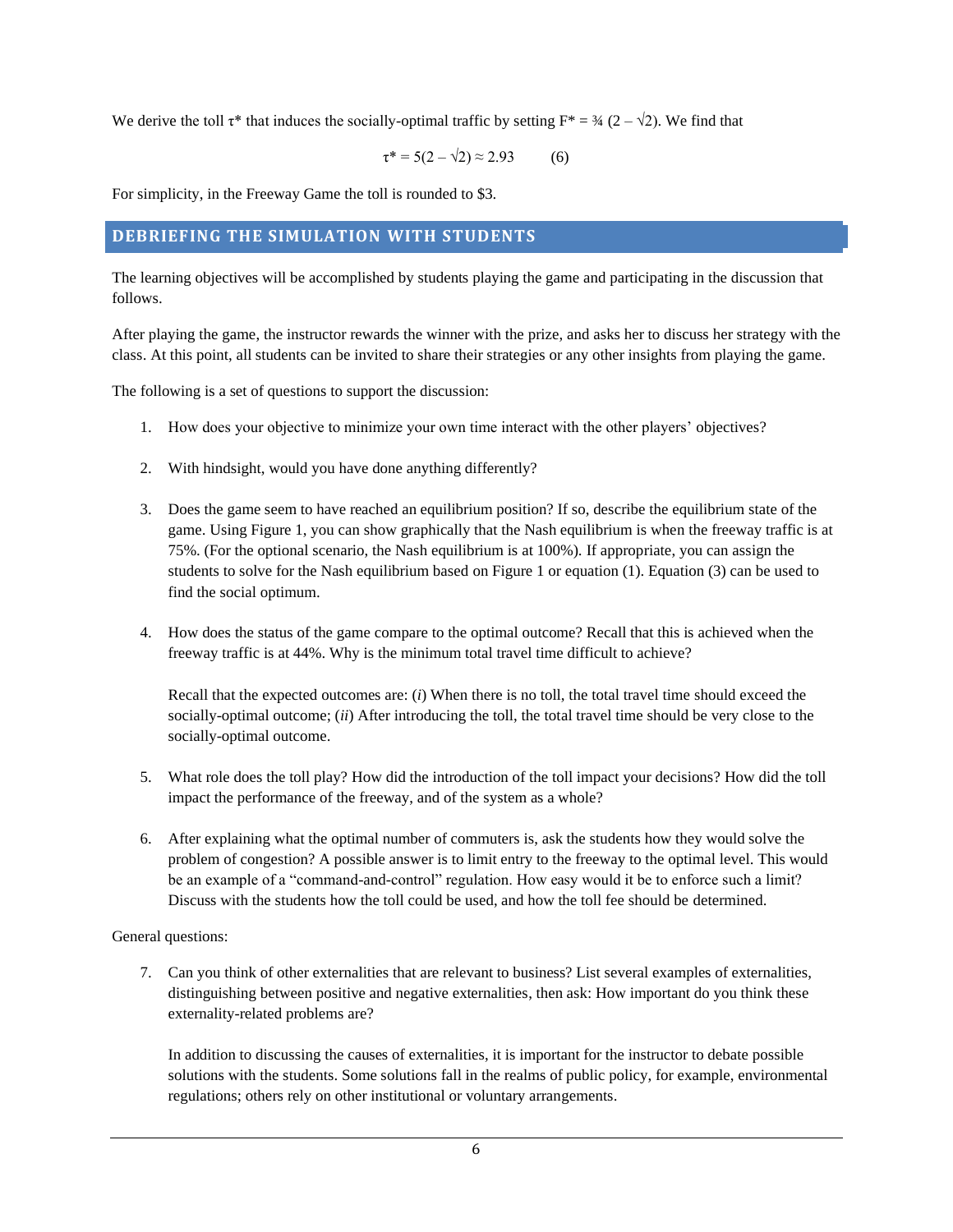It is important for the students to experience the tension that arises between their individual goal (i.e., to minimize one's own travel time), and the overall goal of minimizing the total travel time. This tension results from the externality. It should be clear that in the absence of a central planner who somehow coordinates the travelers to minimize the total travel time, it will be difficult to achieve the optimal outcome.

- 8. How can these problems be solved? What kinds of solutions can you think of? Apart from government regulations, how would you solve these problems?
- 9. What do you think is the role of managers in dealing with externalities?

In our discussion of the Freeway game, we like to focus on the problem of pollution. We emphasize the need for regulations to internalize the costs of pollution, and discuss common forms of regulations: command-and-control (such as technology mandates or performance standards), emission taxes, cap-and-trade, extended producer responsibility, information programs (e.g., reporting requirements, eco-labels), and voluntary programs (e.g., Energy Star, LEED certification for buildings). See Stavins (2003) for a review of environmental regulations around the world. We then discuss how regulations impact business operations.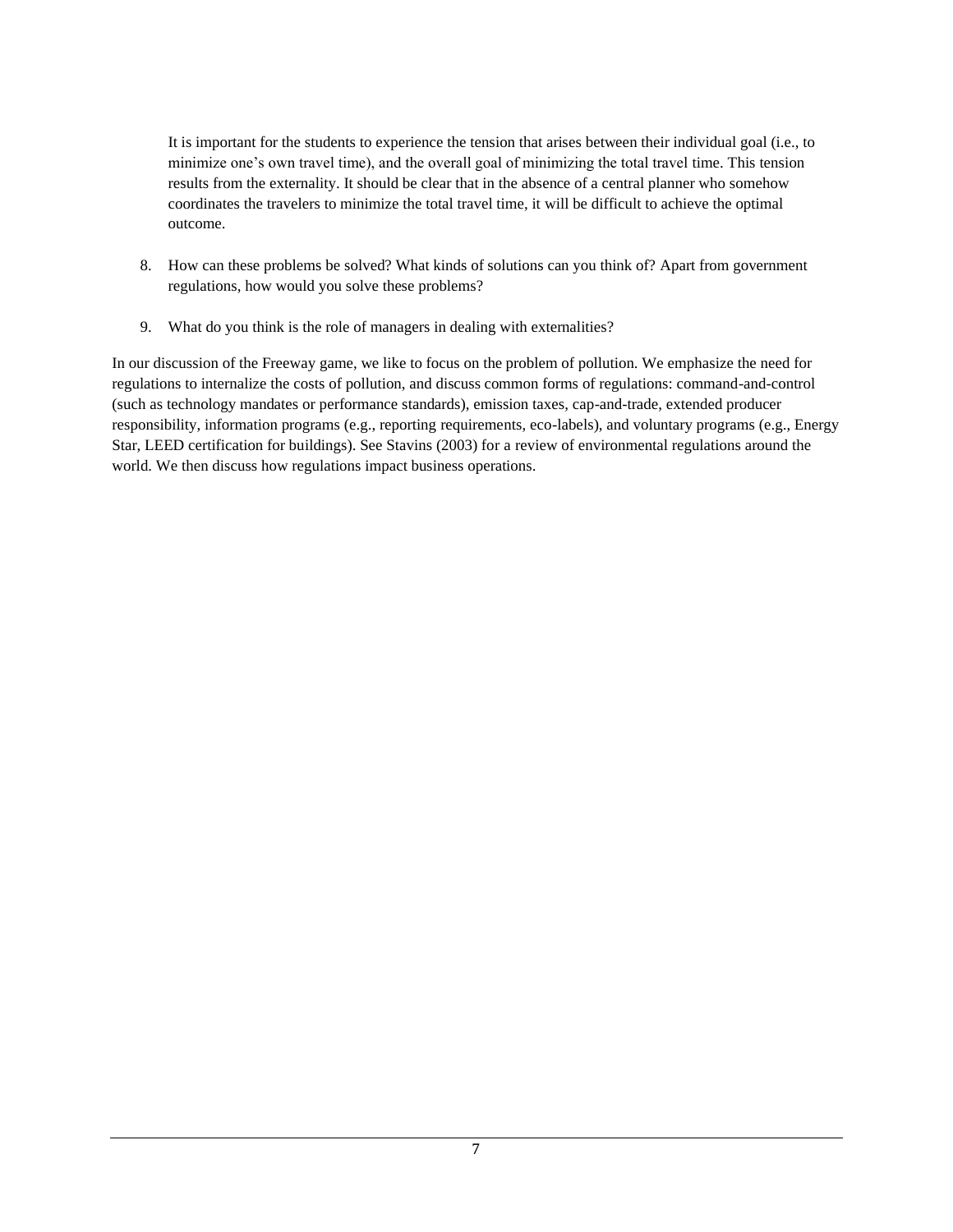## **SCREEN CAPTURES**

The two main screens of the games are the Instructor View and the Student View.

# INSTRUCTOR VIEW

Go to nex Deactive Rules

|                                                       | The Freeway Game I Instructor View<br>Game name: Demonstration   Game No. 80 |                      |       |                                 |                        |                                                         |                           |        |        |
|-------------------------------------------------------|------------------------------------------------------------------------------|----------------------|-------|---------------------------------|------------------------|---------------------------------------------------------|---------------------------|--------|--------|
| Today is day 12 -- There is a \$3 toll on the freeway |                                                                              |                      |       |                                 |                        |                                                         |                           |        |        |
|                                                       |                                                                              |                      |       |                                 |                        | O players have played today out of 4 registered players |                           |        |        |
|                                                       | Average freeway cost<br>Average loss without toll                            |                      |       | \$10.05                         |                        | Minimum player cost                                     |                           | \$10.5 |        |
|                                                       |                                                                              |                      |       |                                 | 27.11%                 | Average loss with toll                                  |                           |        | 1.18%  |
|                                                       |                                                                              | <b>Traffic</b>       |       | <b>Individual Travel Times</b>  |                        |                                                         | <b>Total Travel Costs</b> |        |        |
|                                                       | Day Freeway                                                                  | <b>Back</b><br>roads | Total | Freeway                         | <b>Back roads</b>      | <b>Actual Travel Cost</b><br>(exc. tolls)               | <b>Lowest Travel Cost</b> |        | Loss   |
| 11                                                    | 1                                                                            | 3                    | 4     | 18 min = $$9^T$                 | $30 \text{ min} = $10$ | \$36                                                    | \$34.84                   |        | 3.33%  |
| 10                                                    | 2                                                                            | 2                    | 4     | 22.5 min = $$10.5$ <sup>T</sup> | $30 \text{ min} = $10$ | \$35                                                    | \$34.84                   |        | 0.46%  |
| 9                                                     | 2                                                                            | 2                    | 4     | 22.5 min = $$10.5$ <sup>T</sup> | $30 \text{ min} = $10$ | \$35                                                    | \$34.84                   |        | 0.46%  |
| 8                                                     | 2                                                                            | 2                    | 4     | 22.5 min = $$10.5$ <sup>T</sup> | 30 min = $$10$         | \$35                                                    | \$34.84                   |        | 0.46%  |
| 7                                                     | 4                                                                            | 0                    | 4     | 45 min = $$15$                  | $30 \text{ min} = $10$ | \$60                                                    | \$34.84                   |        | 72.22% |
| 6                                                     | 3                                                                            | 1                    | 4     | $30 \text{ min} = $10$          | $30 \text{ min} = $10$ | \$40                                                    | \$34.84                   |        | 14.81% |
| 5                                                     | 2                                                                            | 2                    | 4     | $22.5 \text{ min} = $7.5$       | $30 \text{ min} = $10$ | \$35                                                    | \$34.84                   |        | 0.46%  |
| 4                                                     | 0                                                                            | 4                    | 4     | $15 \text{ min} = $5$           | 30 min = $$10$         | \$40                                                    | \$34.84                   |        | 14.81% |
| 3                                                     | 4                                                                            | 0                    | 4     | 45 min = $$15$                  | $30 \text{ min} = $10$ | \$60                                                    | \$34.84                   |        | 72.22% |
| $\overline{c}$                                        | 3                                                                            | 1                    | 4     | $30 \text{ min} = $10$          | $30 \text{ min} = $10$ | \$40                                                    | \$34.84                   |        | 14.81% |
| 1                                                     | 2                                                                            | 2                    | 4     | $22.5 \text{ min} = $7.5$       | $30 \text{ min} = $10$ | \$35                                                    | \$34.84                   |        | 0.46%  |

**Figure 3. Instructor View.**

Figure 3: The number of registered players is calculated automatically. Likewise, the number of players who have played today is also calculated automatically and refreshed every 3 seconds or so. These two indicators help the instructor know when all players have played, and it is time for the instructor to move the game to the next day. This is done using the [Go to next day] button.

The toll is introduced and removed with the toggle button [Activate toll] [Deactivate toll]. **Activating or deactivating the toll will move the game to the next day. For this reason, it should be done only after all players have played.**

At the end of the game, the instructor can use the 'Total Travel Costs' columns to show to the students that the actual travel cost is higher than the lowest possible travel cost (which we described previously as the social optimum). The loss column calculates how much time is wasted by the system compared to the lowest possible travel cost. The formula is 100 \* (Actual Travel Cost – Lowest Travel Cost) / Lowest Travel Cost.

Summary statistics are presented at the top of the screen. The average freeway cost should, in general, be close to the backroad travel cost of \$10. The minimum player cost is the average travel cost of the current winner of the game. The data on average loss with or without the toll show the effectiveness of the toll in bringing the game close to the social optimum. At the social optimum, the loss is 0%.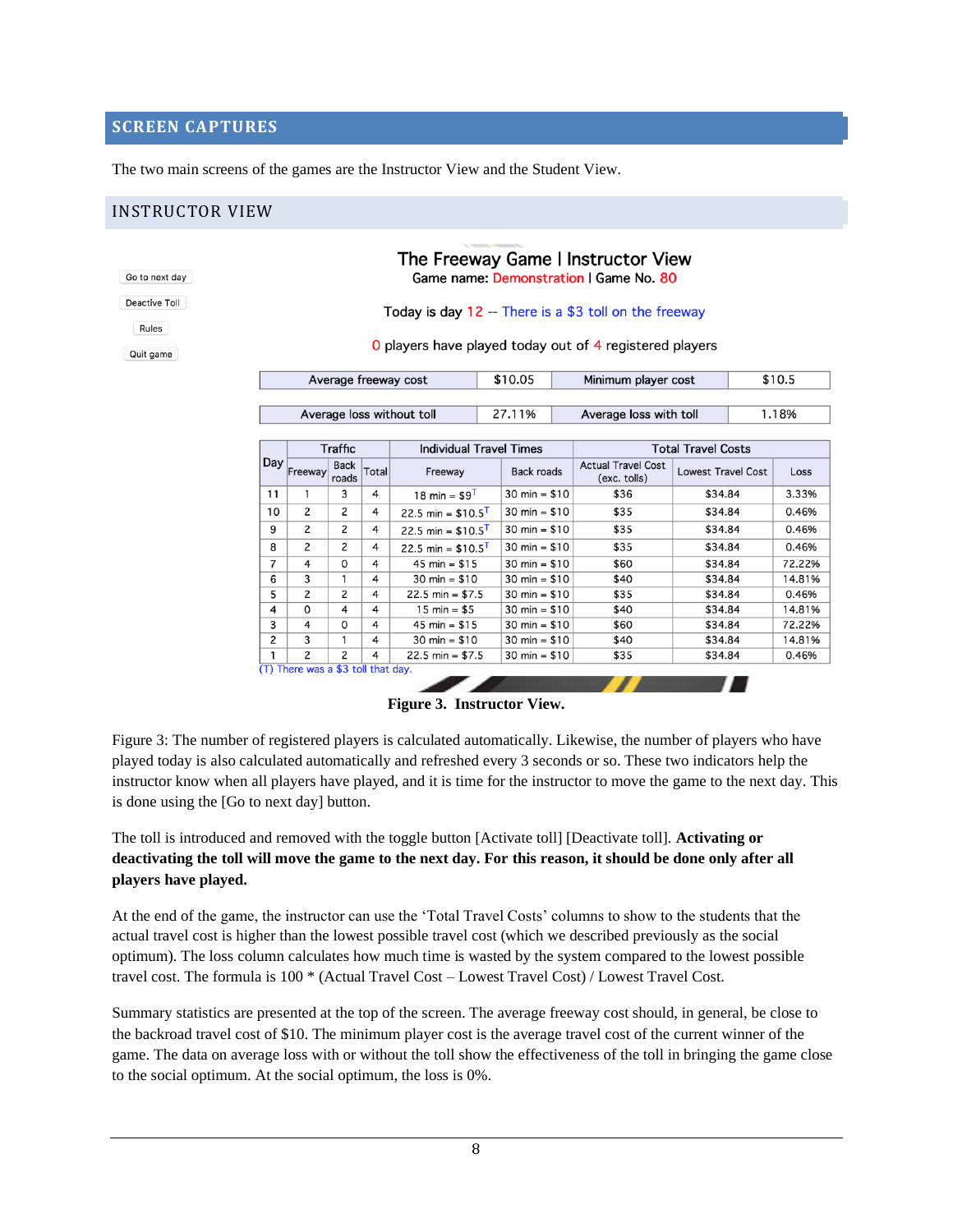STUDENT VIEW

| Game name: Demonstration   Game No. 80   Player No. 611            | The Freeway Game I Student View                                                                             |  |  |  |  |
|--------------------------------------------------------------------|-------------------------------------------------------------------------------------------------------------|--|--|--|--|
| Today is day 12<br>Your average travel cost is \$10.5              |                                                                                                             |  |  |  |  |
|                                                                    |                                                                                                             |  |  |  |  |
| Yesterday, you took the freeway.                                   |                                                                                                             |  |  |  |  |
| Your travel cost was \$9, and the freeway traffic was 1            |                                                                                                             |  |  |  |  |
|                                                                    |                                                                                                             |  |  |  |  |
| Which road will you take today?                                    |                                                                                                             |  |  |  |  |
| The travel time on the back roads is exactly<br>30 minutes (\$10). | The travel time on the freeway is between<br>15 and 45 minutes (between \$8 and \$18).<br>\$3 toll in place |  |  |  |  |

Complete history of play [Toggle]

**Figure 4. Student View at the beginning of a new day.**

Figure 4: At the beginning of each day, the students are faced with a choice: Take the back roads [Option on the left] or take the freeway [Option on the right].

The [Toggle] button at the bottom of the screen is to display the complete history of play of the player. It is not visible by default. (See Figure 6 for a screen shot with the history of play.)



**Figure 5. Student View after the player's decision is recorded.**

Figure 5: After the students input their decision for the current day, they have to wait for the instructor to move the game to the next day. The Student View is automatically refreshed. There is no action on the part of the students at this point.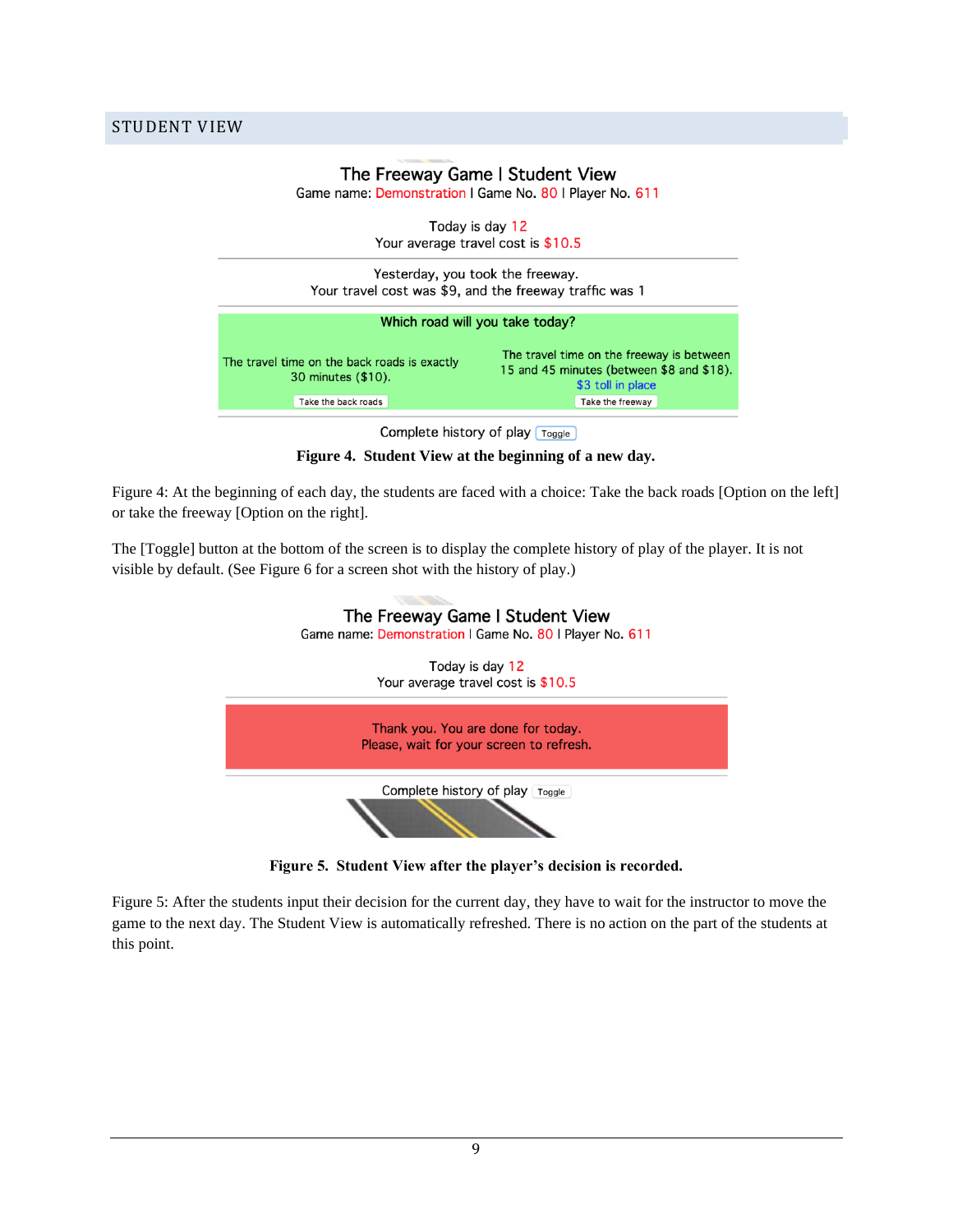## The Freeway Game | Student View

Game name: Demonstration | Game No. 80 | Player No. 611

Today is day 13 Your average travel cost is \$10.46

Yesterday, you took the back roads. Your travel cost was \$10, and the freeway traffic was 1

| Which road will you take today?                                       |                                                                                                             |  |  |  |  |  |
|-----------------------------------------------------------------------|-------------------------------------------------------------------------------------------------------------|--|--|--|--|--|
| The travel time on the back roads is exactly 30<br>minutes $(\$10)$ . | The travel time on the freeway is between 15<br>and 45 minutes (between \$8 and \$18).<br>\$3 toll in place |  |  |  |  |  |
| Take the back roads                                                   | Take the freeway                                                                                            |  |  |  |  |  |

| Day | Your decision                      | Your travel time                   | Freeway time                         | Freeway traffic |
|-----|------------------------------------|------------------------------------|--------------------------------------|-----------------|
| 12  | <b>Backroads</b>                   | 30 min $(= $10)$                   | \$18 min $(= $9)^T$                  |                 |
| 11  | Freeway                            | 18 min $(= $9)^T$                  | \$18 min $(= $9)^T$                  |                 |
| 10  | Freeway                            | 22.5 min (= $$10.5$ ) <sup>T</sup> | \$22.5 min (= $$10.5$ ) <sup>T</sup> | 2               |
| 9   | Freeway                            | 22.5 min (= $$10.5$ ) <sup>T</sup> | \$22.5 min (= $$10.5$ ) <sup>T</sup> | 2               |
| 8   | Freeway                            | 22.5 min (= $$10.5$ ) <sup>T</sup> | \$22.5 min (= $$10.5$ ) <sup>T</sup> | $\overline{c}$  |
| 7   | Freeway                            | 45 min $(= $15)$                   | \$45 min $(= $15)$                   | 4               |
| 6   | <b>Backroads</b>                   | 30 min $(= $10)$                   | \$30 min (= $$10$ )                  | 3               |
| 5   | Freeway                            | $22.5$ min (= \$7.5)               | \$22.5 min (= $$7.5$ )               | 2               |
| 4   | <b>Backroads</b>                   | 30 min $(= $10)$                   | $$15 min (= $5)$                     | 0               |
| 3   | Freeway                            | 45 min $(= $15)$                   | \$45 min $(= $15)$                   | 4               |
| 2   | Freeway                            | 30 min $(= $10)$                   | \$30 min (= $$10$ )                  | 3               |
|     | Freeway                            | $22.5$ min (= \$7.5)               | \$22.5 min (= $$7.5$ )               | 2               |
|     | (T) There was a \$3 toll that day. |                                    |                                      |                 |

#### Complete history of play [Toggle]

#### **Figure 6. Student View with history of play.**

# **COMPLEMENTARY RESOURCES**

In this section, we provide several teaching resources that can be used in connection with the Freeway Game. They consists of videos, readings and quizzes related to externalities and online games:

YouTube videos that conceptually introduce externalities using graphical, production—consumption models:

- Negative externalities[: https://www.youtube.com/watch?v=nBw6KvU51BE](https://www.youtube.com/watch?v=nBw6KvU51BE)
- Positive externalities:<https://www.youtube.com/watch?v=TSTLLFJbaA4>
- The role of Pigovian taxes to correct externalities[: https://www.youtube.com/watch?v=UYShebe44Xs](https://www.youtube.com/watch?v=UYShebe44Xs)
- Tragedy of the Commons:<https://www.youtube.com/watch?v=0b2Tl0x-niw>

To understand the different types of externalities

• Naughton, H. (2013). A note on teaching externalities: Distinguishing between consumption and production externalities. *International Review of Economics Education*, *14*, 94-99.

For students to review and test their knowledge of externalities and environmental policy:

• <http://quizlet.com/14442585/externalities-environmental-policy-and-public-goods-flash-cards/>